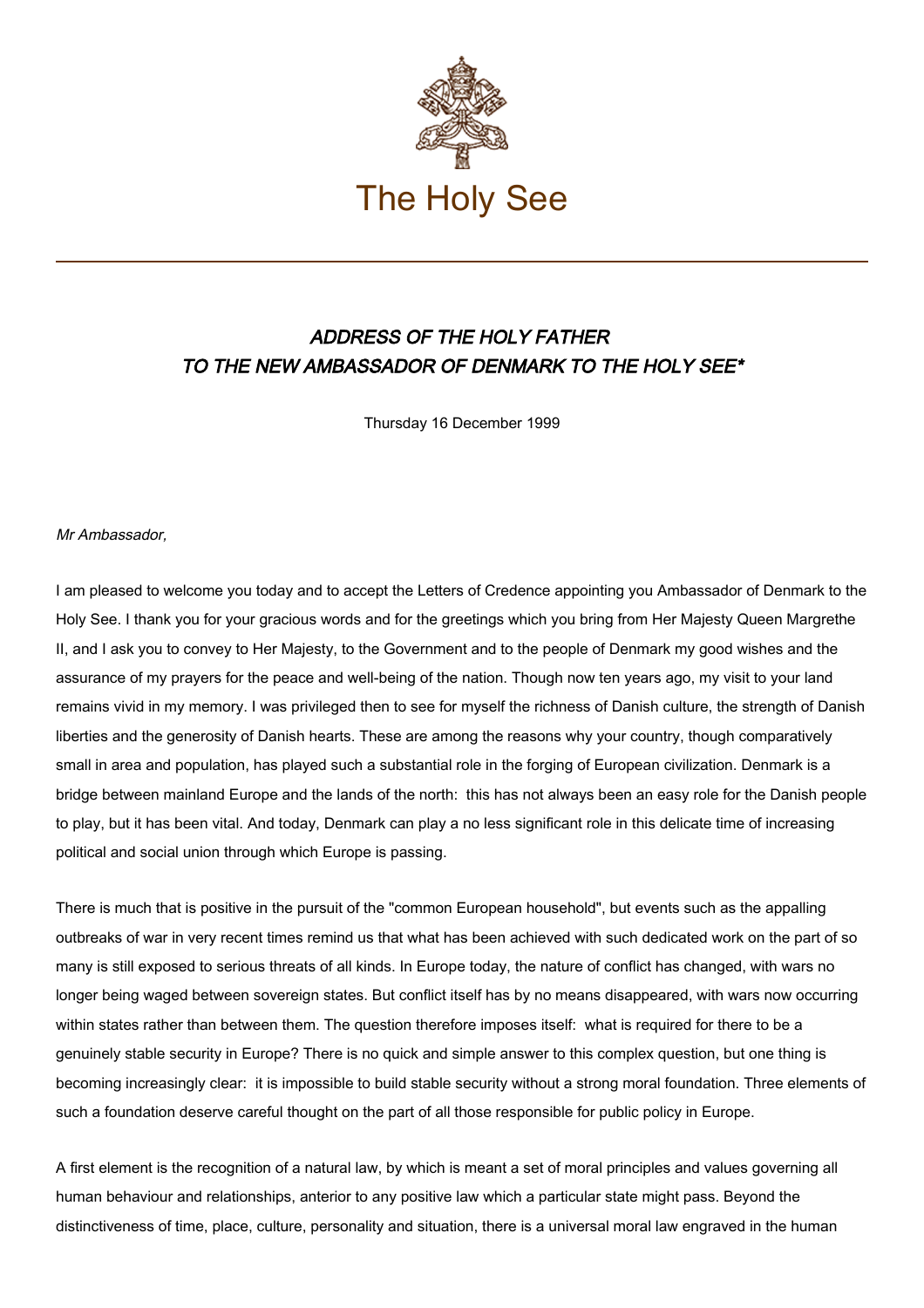heart and accessible to human reason, directing us to do good and to avoid evil. For if there is no ultimate truth to guide personal decision, then the individual is adrift in a subjective and relativist world; and if there is no ultimate truth to guide political action, then ideas are too easily manipulated to serve the ends of the powerful. A democracy without transcendent values easily slides into some form of totalitarianism, as our own century shows so grimly. As the embodiment of these values, the natural law is a "grammar" common to all who bear responsibility for the destiny of nations.

A second element of this strong foundation is the recognition of the inalienable rights of individuals and peoples. It is the quintessence of totalitarianism to claim for government the right to concede or deny these rights. Yet in fact they have their source not in any political power but in the mystery of the human person created in the image of God. Within this perspective, it is the task of government to do what is required to protect the rights of individuals and groups and to ensure the conditions for their exercise. On a broader scale, it is the task of international organizations and agencies to safeguard the rights of the world's peoples, and it is the weakest nations who have first claim on this protection, especially at a time when the gap between rich and poor countries is increasing. Clearly, any attempt to build security in Europe without a concerted attention to human rights throughout the continent would be doomed to failure, and we must rejoice that there is an ever more clear awareness of this fact throughout public opinion.

A third element is respect for minorities, whether they be minorities deriving from different ethnic identities or different religious beliefs. In the face of the repeated and continuing attempts to suppress minorities in Europe through this century, it must be stated unequivocally that such groups have a right to maintain and develop their own culture, and that Europe will only be strong and secure to the extent that this is so.

A new phenomenon in Europe is the influx of immigrants from less developed and less prosperous lands who come to Europe in search of a better life, with Denmark one of the prime destinations. Large numbers of these immigrants can present particular challenges to a society such as yours, but people must have a right to immigrate legally in search of freedom, safety or a better life, as so many Europeans have done in the past. Nor can immigrant groups be denied the right to maintain and develop their own culture in their new land, even though they will also have to adapt to the new culture which has welcomed them. In this context, it remains pertinent in Europe to reaffirm the principle of religious freedom, a freedom which must be a fixed point of European civilization, since the whole edifice of human rights is shaken if the right to religious freedom is denied.

Mr Ambassador, Denmark is rightly proud of the level of freedom it now enjoys, a freedom which can never be taken for granted, for it is always more fragile than it seems. Danish freedom is in large part the flower of the Christian roots of Danish culture; and that is why it is right that the Dannebrog, marked with the sign of Christ's Cross, still flies indomitably as the emblem of your land and your people. It is an emblem which evokes the great Christian past of Denmark, in which luminous figures such as Saint Ansgar and the martyred King Canute stand as beacons for all time. Christianity brought to birth a free and humane society, and it must also play its part in protecting that heritage now by ensuring that freedom is tied inseparably to truth, since freedom sundered from truth quickly gives rise to new forms of slavery.

Relations between Denmark and the Holy See have at times been close, at times more distant under the pressure of religious controversy. It is my hope that in their different ways our diplomatic relations and the recent Agreement between